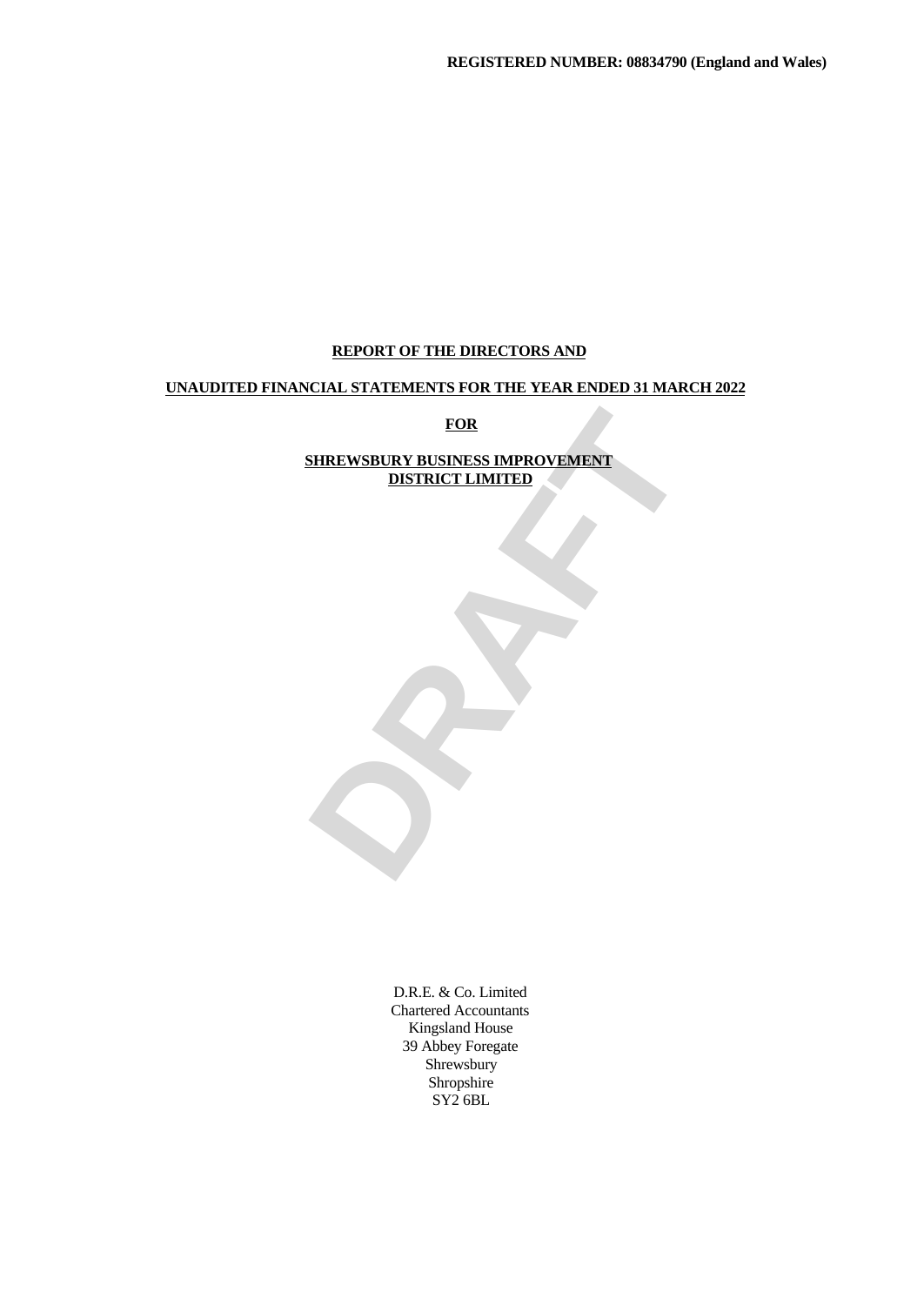## **CONTENTS OF THE FINANCIAL STATEMENTS FOR THE YEAR ENDED 31 MARCH 2022**

|                                                | Page |
|------------------------------------------------|------|
| <b>Company Information</b>                     |      |
| <b>Report of the Directors</b>                 |      |
| <b>Income Statement</b>                        |      |
| <b>Balance Sheet</b>                           |      |
| <b>Notes to the Financial Statements</b>       |      |
| <b>Chartered Accountants' Report</b>           |      |
| <b>Detailed Income and Expenditure Account</b> |      |
|                                                |      |
|                                                |      |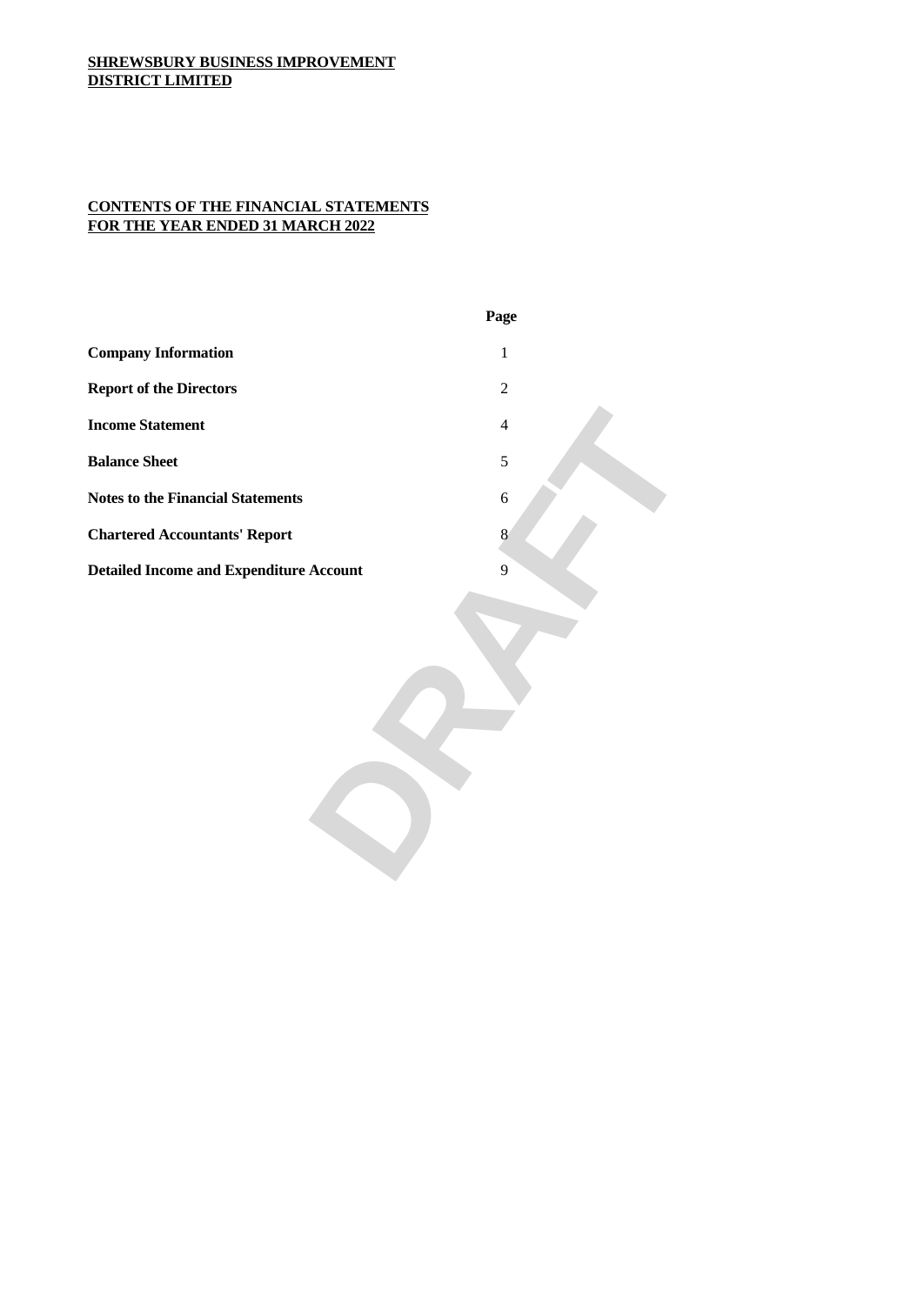## **COMPANY INFORMATION FOR THE YEAR ENDED 31 MARCH 2022**

## **DIRECTORS:** H Ball

Nacques<br>
A IE Dyfnallt<br>
Mrs C Boyle<br>
J Soden<br>
Mrs S Dodwell-Hill<br>
A G Hill<br>
MR C A Armstrong<br>
MM Gries<br>
MN G C A Armstrong<br>
MM Gries<br>
R O Nugent<br>
D Tomkins<br>
D Tomkins<br>
D Tomkins<br>
Shropshire<br>
Shropshire<br>
Shropshire<br>
Shropsh J A Handley J Hitchin D R Jones K Lockwood M E Matthews Mrs A H Tudor N Jacques A J E Dyfnallt Mrs C Boyle J Soden Mrs S Dodwell-Hill A G Hill M P Barrow Mrs C A Armstrong M M Gries R O Nugent D Tomkins

**REGISTERED OFFICE:** Windsor House

Windsor Place Shrewsbury Shropshire SY1 2BY

**REGISTERED NUMBER:** 08834790 (England and Wales)

**ACCOUNTANTS:** D.R.E. & Co. Limited

Chartered Accountants Kingsland House 39 Abbey Foregate Shrewsbury Shropshire SY2 6BL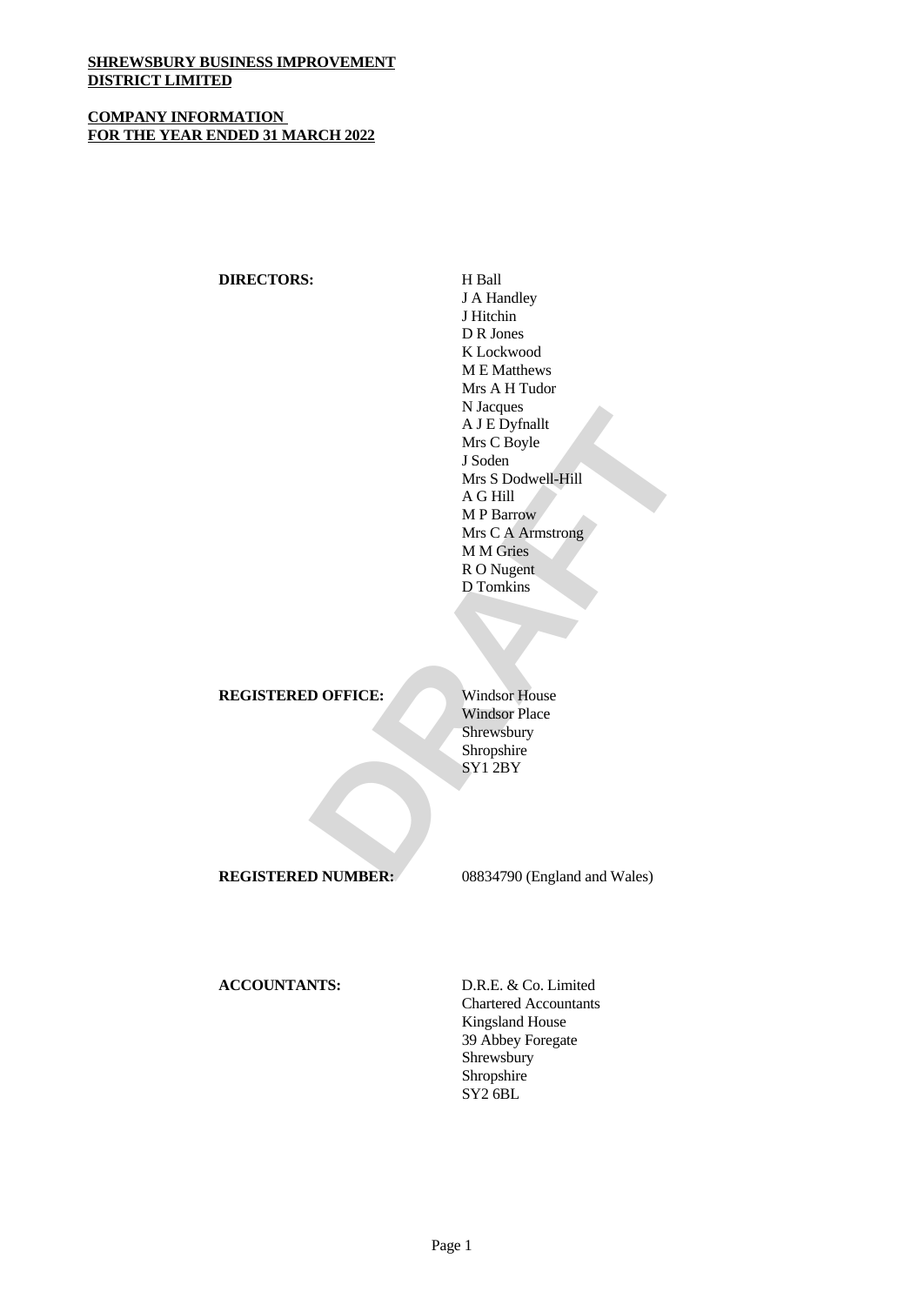#### **REPORT OF THE DIRECTORS FOR THE YEAR ENDED 31 MARCH 2022**

The directors present their report with the financial statements of the company for the year ended 31 March 2022.

#### **PRINCIPAL ACTIVITY**

Shrewsbury Business Improvement District Limited (Shrewsbury BID) is a business led organisation operating to deliver a range of activities and projects to enhance and promote Shrewsbury town centre, following the key themes of its five year business plan. Shrewsbury BID is limited by guarantee and operates on a not for profit basis.

#### **REVIEW OF BUSINESS**

Shrewsbury BID is run by businesses for businesses, and the events of the past 12 months have shown just how vital it is that we continue working together and supporting each other.

The collective voice of the BID has been a powerful force in a variety of ways - from liaising with the council to help members access financial support, to creating a bright and welcoming atmosphere in the town centre.

Communication has been vital, with video meetings and webinar training sessions becoming the 'new normal'. Shrewsbury BID has acted as a conduit for so much essential information that I lost count of the number of emails I received from the team - but each one contained an update that I wouldn't have wanted to miss.

I want to take this opportunity to thank all of the voluntary directors on our board - maintaining such a commitment during these most challenging of times is greatly appreciated.

with video meetings and webtinar training sessions becoming the 'new normal'.<br>Induit for so much essential information that I lost count of the number of emails I<br>electrotriand an update that I wouldn't have wanted to miss We welcomed two new members to the board in 2020 - Alexis Hill, of The Loopy Shrew, Darwin's Kitchen and Darwin's Townhouse, and Mark Barrow, Director of Place at Shropshire Council - who bring fantastic insight and knowledge to the team.

I am very proud to be part of such a forward-thinking and passionate group of people, all working together for the good of our wonderful town.

Last year began with floods and ended in the midst of a global pandemic, but things are at last looking more positive with Shrewsbury buzzing with shoppers, diners and visitors once again. Long may this positivity continue!

Mike Matthews, Chair of Shrewsbury BID

#### **DIRECTORS**

The directors shown below have held office during the whole of the period from 1 April 2021 to the date of this report.

H Ball J A Handley J Hitchin D R Jones K Lockwood M E Matthews Mrs A H Tudor N Jacques A J E Dyfnallt Mrs C Boyle J Soden Mrs S Dodwell-Hill A G Hill M P Barrow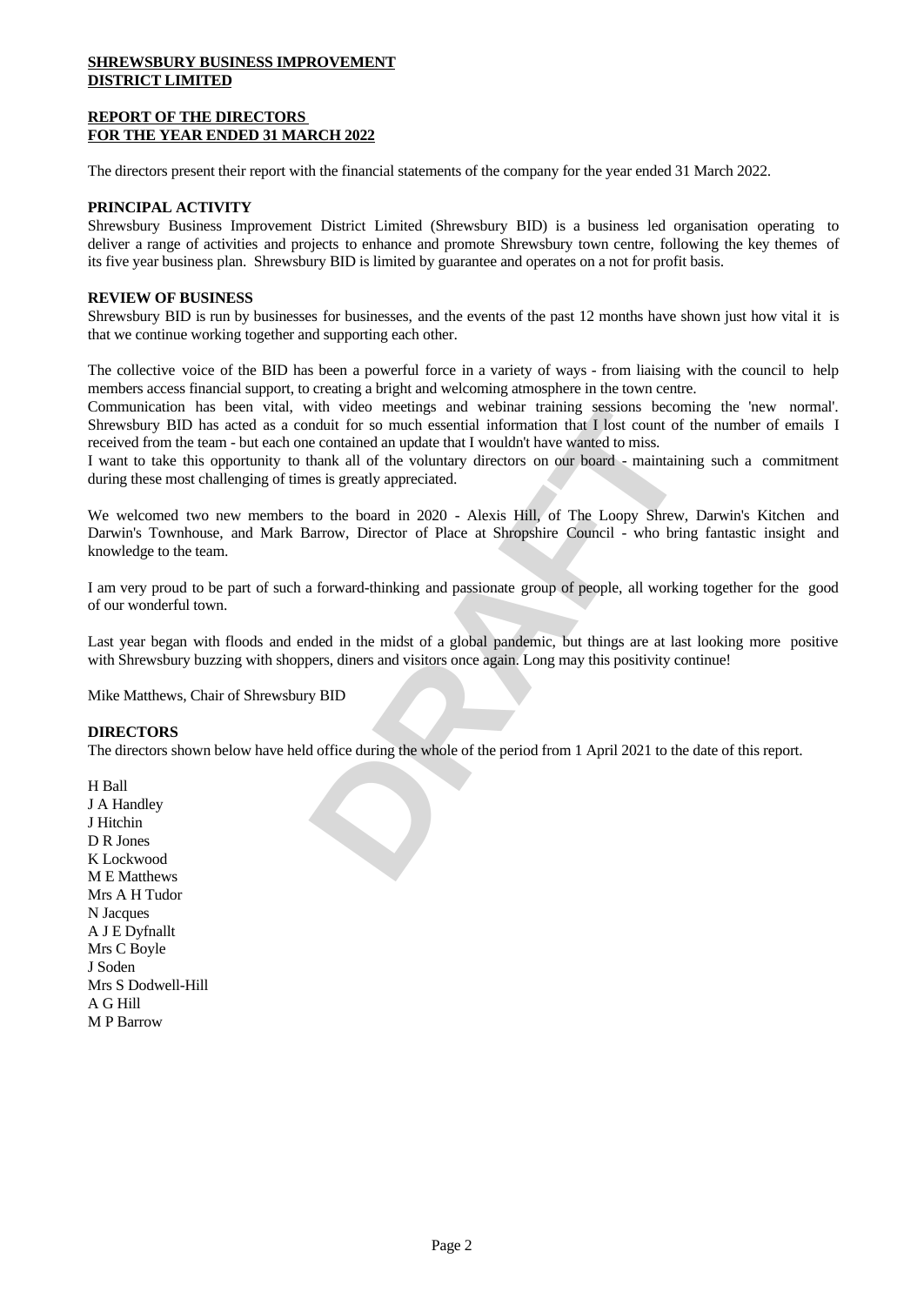#### **REPORT OF THE DIRECTORS FOR THE YEAR ENDED 31 MARCH 2022**

Other changes in directors holding office are as follows:

Mrs R V Williams - resigned 27 May 2021 Mrs E C Periam - resigned 27 May 2021 N Johnson - resigned 27 May 2021 Mrs C A Armstrong - appointed 27 May 2021 M M Gries - appointed 27 May 2021 R O Nugent - appointed 27 May 2021 D Tomkins - appointed 27 May 2021

This report has been prepared in accordance with the provisions of Part 15 of the Companies Act 2006 relating to small companies.

**DRAFT**

### **ON BEHALF OF THE BOARD:**

M E Matthews - Director

Date: .............................................

........................................................................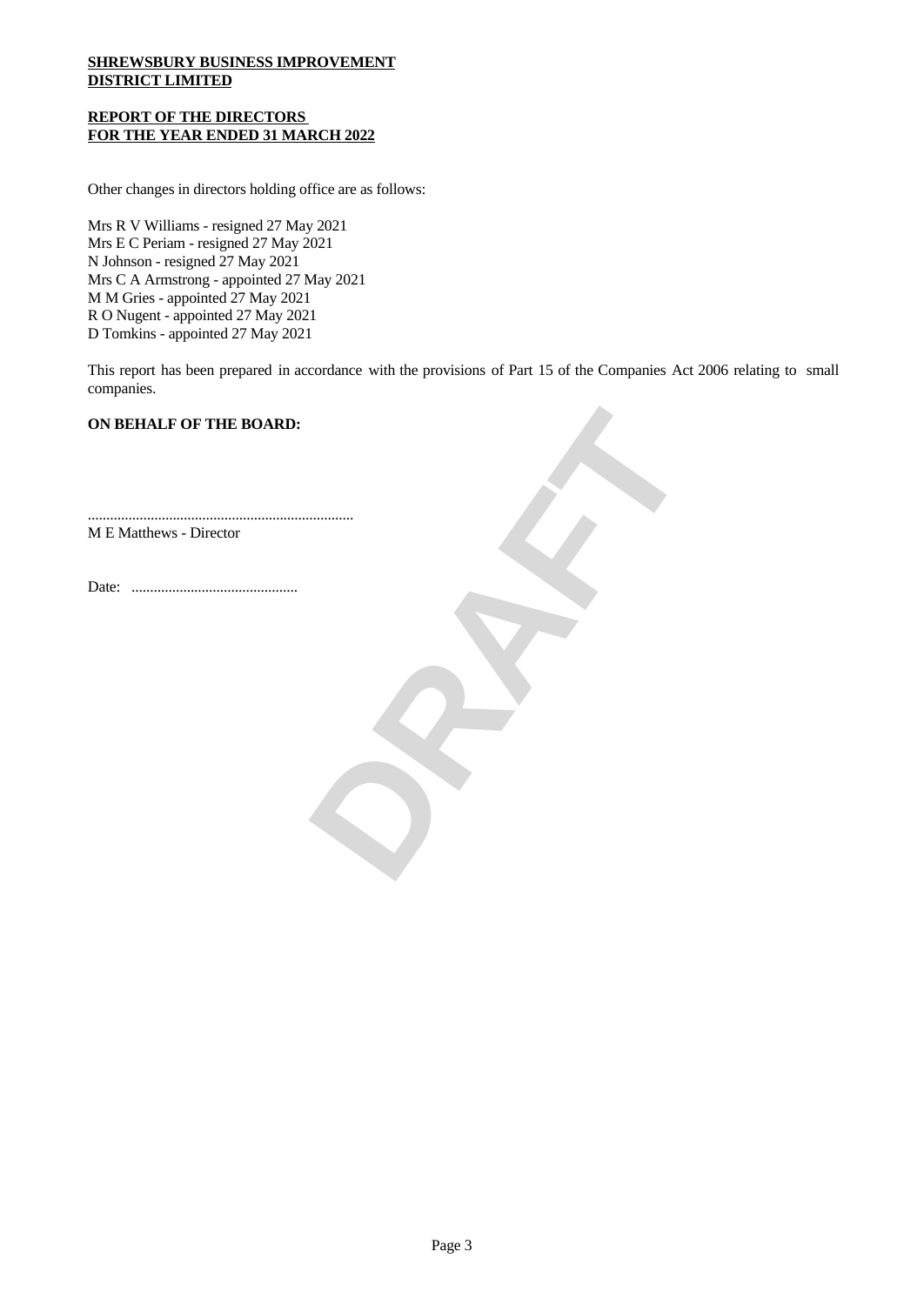#### **INCOME STATEMENT FOR THE YEAR ENDED 31 MARCH 2022**

|                                                                                              | 31.3.22<br>$\mathbf f$                                                                                                                                                                                                                                                                                                                                                                                                                                                                  | 31.3.21<br>$\mathbf f$                                                                                                                                                                                                                                                                                                                                                                                                                                      |
|----------------------------------------------------------------------------------------------|-----------------------------------------------------------------------------------------------------------------------------------------------------------------------------------------------------------------------------------------------------------------------------------------------------------------------------------------------------------------------------------------------------------------------------------------------------------------------------------------|-------------------------------------------------------------------------------------------------------------------------------------------------------------------------------------------------------------------------------------------------------------------------------------------------------------------------------------------------------------------------------------------------------------------------------------------------------------|
| <b>INCOMING FUNDS</b>                                                                        | 998,325                                                                                                                                                                                                                                                                                                                                                                                                                                                                                 | 430,042                                                                                                                                                                                                                                                                                                                                                                                                                                                     |
| Project outlay                                                                               | (665,982)                                                                                                                                                                                                                                                                                                                                                                                                                                                                               | (379, 243)<br>$\frac{1}{1} \left( \frac{1}{1} \right)^{2} \left( \frac{1}{1} \right)^{2} \left( \frac{1}{1} \right)^{2} \left( \frac{1}{1} \right)^{2} \left( \frac{1}{1} \right)^{2} \left( \frac{1}{1} \right)^{2} \left( \frac{1}{1} \right)^{2} \left( \frac{1}{1} \right)^{2} \left( \frac{1}{1} \right)^{2} \left( \frac{1}{1} \right)^{2} \left( \frac{1}{1} \right)^{2} \left( \frac{1}{1} \right)^{2} \left( \frac{1}{1} \right)^{2} \left( \frac$ |
| <b>GROSS SURPLUS</b>                                                                         | 332,343                                                                                                                                                                                                                                                                                                                                                                                                                                                                                 | 50,799                                                                                                                                                                                                                                                                                                                                                                                                                                                      |
| Administrative expenses                                                                      | (87, 476)<br>$\frac{1}{2} \left( \frac{1}{2} \right) \left( \frac{1}{2} \right) \left( \frac{1}{2} \right) \left( \frac{1}{2} \right) \left( \frac{1}{2} \right) \left( \frac{1}{2} \right) \left( \frac{1}{2} \right) \left( \frac{1}{2} \right) \left( \frac{1}{2} \right) \left( \frac{1}{2} \right) \left( \frac{1}{2} \right) \left( \frac{1}{2} \right) \left( \frac{1}{2} \right) \left( \frac{1}{2} \right) \left( \frac{1}{2} \right) \left( \frac{1}{2} \right) \left( \frac$ | (73, 921)<br>$\overline{\phantom{a}}$                                                                                                                                                                                                                                                                                                                                                                                                                       |
| <b>OPERATING SURPLUS/(DEFICIT) and</b><br><b>SURPLUS/(DEFICIT) BEFORE</b><br><b>TAXATION</b> | 244,867                                                                                                                                                                                                                                                                                                                                                                                                                                                                                 | (23, 122)                                                                                                                                                                                                                                                                                                                                                                                                                                                   |
| Tax on surplus/(deficit)                                                                     |                                                                                                                                                                                                                                                                                                                                                                                                                                                                                         | <b>Contractor</b><br>$\overbrace{\hspace{25mm}}$                                                                                                                                                                                                                                                                                                                                                                                                            |
| <b>SURPLUS/(DEFICIT) FOR THE</b><br><b>FINANCIAL YEAR</b>                                    | 244,867<br>$\qquad \qquad \Rightarrow$                                                                                                                                                                                                                                                                                                                                                                                                                                                  | (23, 122)<br>$\qquad \qquad =\qquad$                                                                                                                                                                                                                                                                                                                                                                                                                        |

The notes form part of these financial statements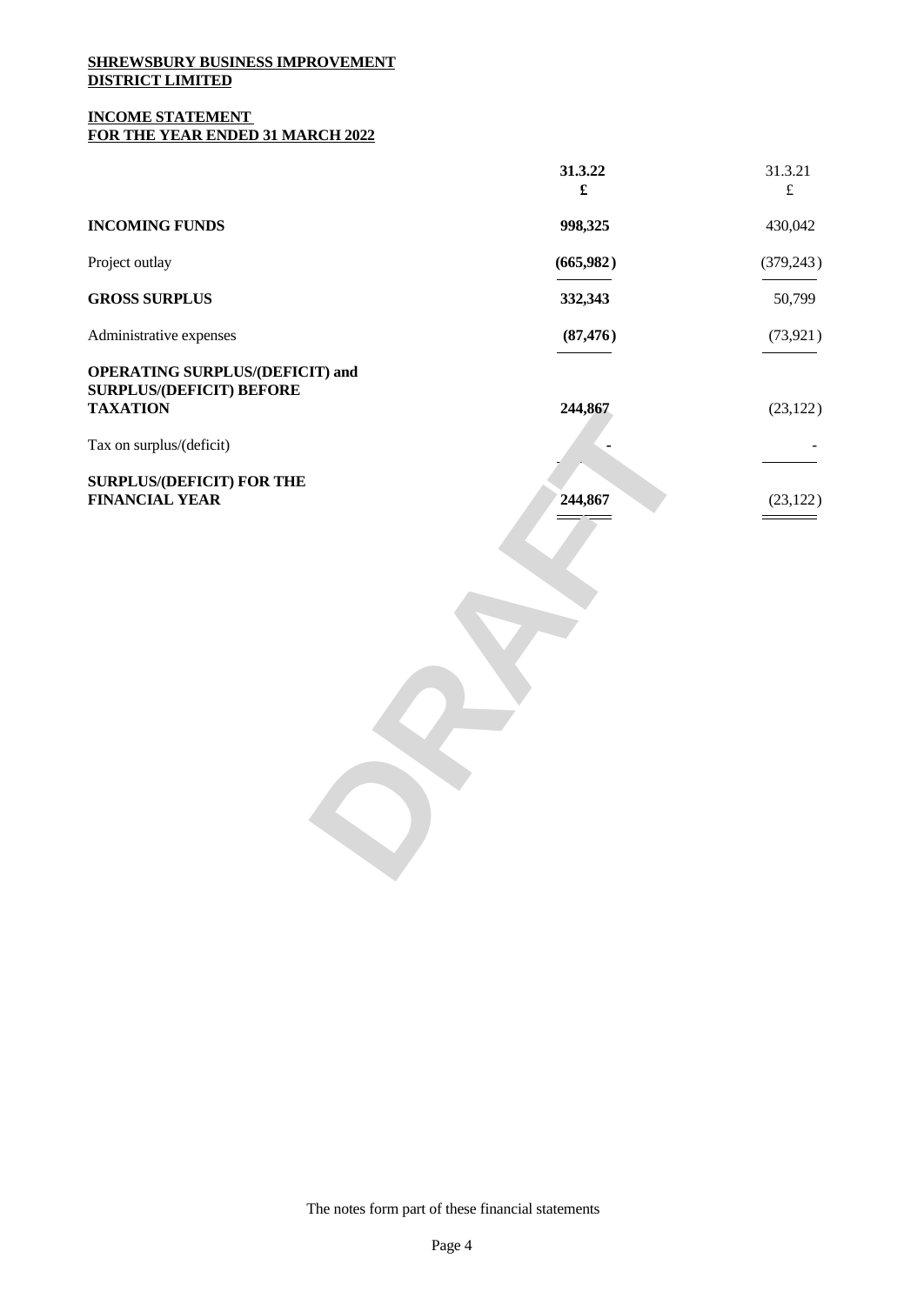#### **SHREWSBURY BUSINESS IMPROVEMENT DISTRICT LIMITED (REGISTERED NUMBER: 08834790)**

#### **BALANCE SHEET 31 MARCH 2022**

|                                                                                                                            |              | 31.3.22                                                                                                                                                                                                                         | 31.3.21                            |
|----------------------------------------------------------------------------------------------------------------------------|--------------|---------------------------------------------------------------------------------------------------------------------------------------------------------------------------------------------------------------------------------|------------------------------------|
|                                                                                                                            | <b>Notes</b> |                                                                                                                                                                                                                                 |                                    |
| <b>CURRENT ASSETS</b><br>Debtors                                                                                           |              | 72,742                                                                                                                                                                                                                          | 14,727                             |
| Cash at bank                                                                                                               |              | 341,488                                                                                                                                                                                                                         | 108,981                            |
|                                                                                                                            |              | $\overline{\phantom{a}}$                                                                                                                                                                                                        | $\overline{\phantom{a}}$           |
|                                                                                                                            |              | 414,230                                                                                                                                                                                                                         | 123,708                            |
| <b>CREDITORS</b>                                                                                                           |              |                                                                                                                                                                                                                                 |                                    |
| Amounts falling due within one year                                                                                        |              | 138,905                                                                                                                                                                                                                         | 93,250                             |
|                                                                                                                            |              |                                                                                                                                                                                                                                 |                                    |
| NET CURRENT ASSETS                                                                                                         |              | 275,325<br>the contract of the contract of the                                                                                                                                                                                  | 30,458<br>$\overline{\phantom{a}}$ |
| <b>TOTAL ASSETS LESS CURRENT</b>                                                                                           |              |                                                                                                                                                                                                                                 |                                    |
| <b>LIABILITIES</b>                                                                                                         |              | 275,325                                                                                                                                                                                                                         | 30,458                             |
|                                                                                                                            |              | $\implies$ $\equiv$                                                                                                                                                                                                             |                                    |
|                                                                                                                            |              |                                                                                                                                                                                                                                 |                                    |
| <b>RESERVES</b>                                                                                                            |              |                                                                                                                                                                                                                                 |                                    |
| Income and expenditure account                                                                                             |              | 275,325                                                                                                                                                                                                                         | 30,458<br><u> London Communica</u> |
|                                                                                                                            |              | 275,325                                                                                                                                                                                                                         | 30,458                             |
|                                                                                                                            |              | $\equiv$                                                                                                                                                                                                                        | $\qquad \qquad =$                  |
|                                                                                                                            |              |                                                                                                                                                                                                                                 |                                    |
| The company is entitled to exemption from audit under Section 477 of the Companies Act 2006 for the year ended             |              |                                                                                                                                                                                                                                 |                                    |
| 31 March 2022.                                                                                                             |              |                                                                                                                                                                                                                                 |                                    |
| The members have not required the company to obtain an audit of its financial statements for the year ended                |              |                                                                                                                                                                                                                                 |                                    |
| 31 March 2022 in accordance with Section 476 of the Companies Act 2006.                                                    |              |                                                                                                                                                                                                                                 |                                    |
|                                                                                                                            |              |                                                                                                                                                                                                                                 |                                    |
| The directors acknowledge their responsibilities for:                                                                      |              |                                                                                                                                                                                                                                 |                                    |
| (a) ensuring that the company keeps accounting records which comply with Sections 386 and 387 of the Companies             |              |                                                                                                                                                                                                                                 |                                    |
| Act 2006 and                                                                                                               |              |                                                                                                                                                                                                                                 |                                    |
| (b) preparing financial statements which give a true and fair view of the state of affairs of the company as at the end of |              |                                                                                                                                                                                                                                 |                                    |
|                                                                                                                            |              | each financial year and of its surplus or deficit for each financial year in accordance with the requirements of<br>Sections 394 and 395 and which otherwise comply with the requirements of the Companies Act 2006 relating to |                                    |
| financial statements, so far as applicable to the company.                                                                 |              |                                                                                                                                                                                                                                 |                                    |
|                                                                                                                            |              |                                                                                                                                                                                                                                 |                                    |
| The financial statements have been prepared in accordance with the provisions applicable to companies subject to the       |              |                                                                                                                                                                                                                                 |                                    |
| small companies regime.                                                                                                    |              |                                                                                                                                                                                                                                 |                                    |
| THe Country against the community de Deed of Direction and control Control of the                                          |              |                                                                                                                                                                                                                                 |                                    |
|                                                                                                                            |              |                                                                                                                                                                                                                                 |                                    |

- (a) ensuring that the company keeps accounting records which comply with Sections 386 and 387 of the Companies Act 2006 and
- (b) preparing financial statements which give a true and fair view of the state of affairs of the company as at the end of each financial year and of its surplus or deficit for each financial year in accordance with the requirements of Sections 394 and 395 and which otherwise comply with the requirements of the Companies Act 2006 relating to financial statements, so far as applicable to the company.

The financial statements were approved by the Board of Directors and authorised for issue on ............................................. and were signed on its behalf by:

........................................................................

M E Matthews - Director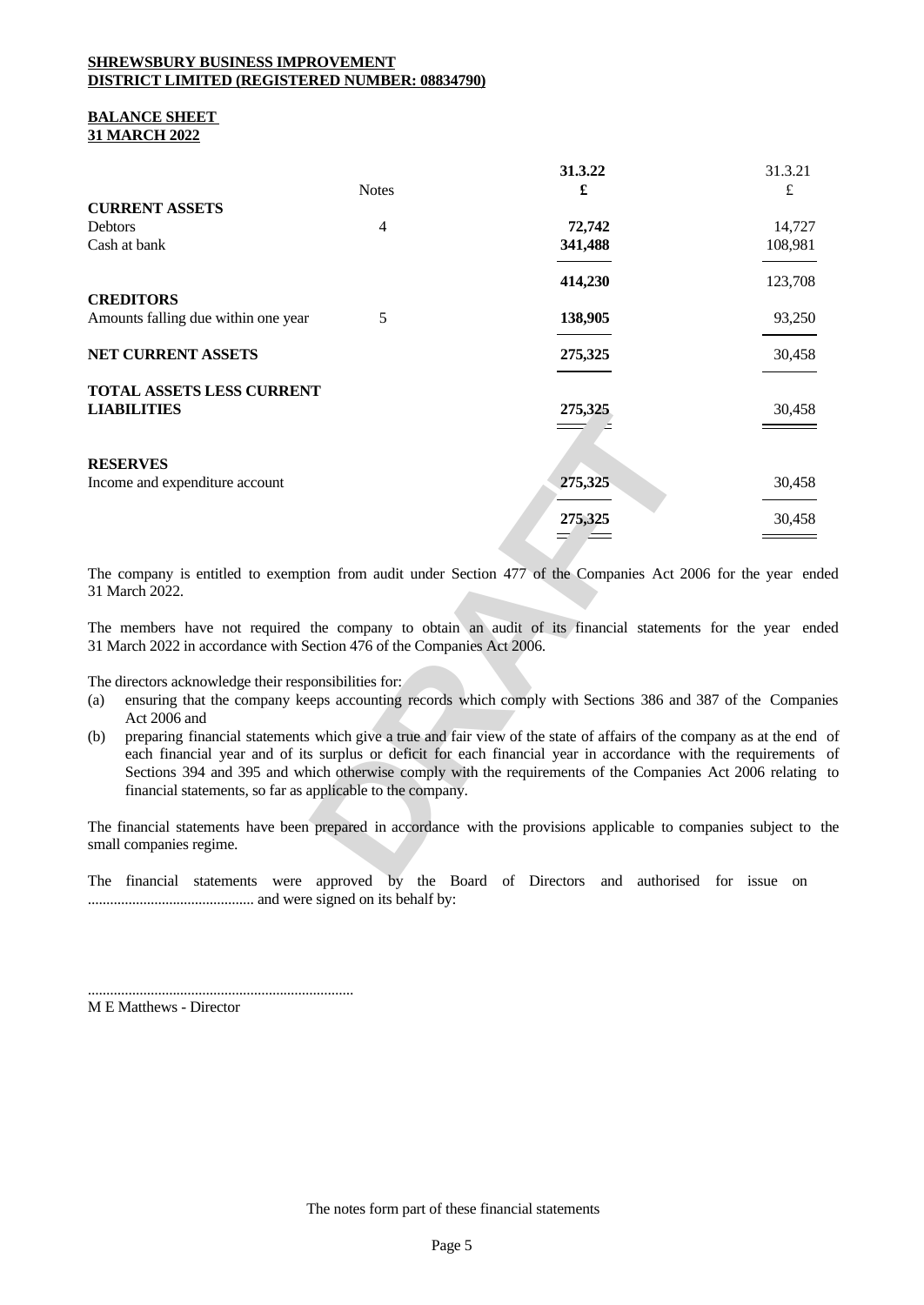#### **NOTES TO THE FINANCIAL STATEMENTS FOR THE YEAR ENDED 31 MARCH 2022**

#### 1. **STATUTORY INFORMATION**

Shrewsbury Business Improvement District Limited is a private company, limited by guarantee, registered in England and Wales. The company's registered number and registered office address can be found on the Company Information page.

The members of the company have each undertaken to contribute to the assets of the company, in the event of it being wound up while they are members, or within one year after they cease to be members, for payment of debt and liabilities contracted before they cease to be members, such a amount as may be required, not exceeding  $\pounds 1$ per member.

#### 2. **ACCOUNTING POLICIES**

#### **Basis of preparing the financial statements**

ncial statements<br>have been prepared in accordance with Financial Reporting Standard 102 "The<br>d applicable in the UK and Republic of Ireland" including the provisions of Section<br>he Companies Act 2006. The financial statemen These financial statements have been prepared in accordance with Financial Reporting Standard 102 "The Financial Reporting Standard applicable in the UK and Republic of Ireland" including the provisions of Section 1A "Small Entities" and the Companies Act 2006. The financial statements have been prepared under the historical cost convention.

#### **Turnover**

Incoming funds represents grants, levies, contributions and other income.

Where conditions are attached to incoming funds (such as local authority grants for specific projects) the funds are held as deferred income on the balance sheet and released to the Income and Expense Account as relevant costs are incurred.

Where there are no specific conditions attached to incoming funds (such as levies collected from local businesses) the funds are taken straight to the Income and Expense Account. Any resulting surplus is shown as part of the reserves of the company, which are not distributable and are to be used to further the objectives of the company in accordance with the Memorandum and Articles of Association.

#### **Taxation**

Application has been made for exemption from Corporation Tax on the basis that the company is not for profit and that all incoming funds are to be utilised in the furtherance of the objectives of the company as set out in the Memorandum and Articles of Association.

#### **Tangible fixed assets**

Costs in relation to IT equipment are charged to the profit and loss account in full in the period they are incurred.

#### 3. **EMPLOYEES AND DIRECTORS**

Employee salary costs are split between specific projects and administration costs within the profit and loss account. The total gross salary costs for the year are £138,256 (2021: £105,126)

The average number of employees during the year was 3 (2021 - 3).

#### 4. **DEBTORS: AMOUNTS FALLING DUE WITHIN ONE YEAR**

|                   | 31.3.22 | 31.3.21 |  |
|-------------------|---------|---------|--|
|                   | £       | £       |  |
| Operating debtors | 1,386   | 11,397  |  |
| Other debtors     | ٠       | 948     |  |
| <b>VAT</b>        | 71,356  | 2,382   |  |
|                   |         |         |  |
|                   | 72,742  | 14,727  |  |
|                   |         |         |  |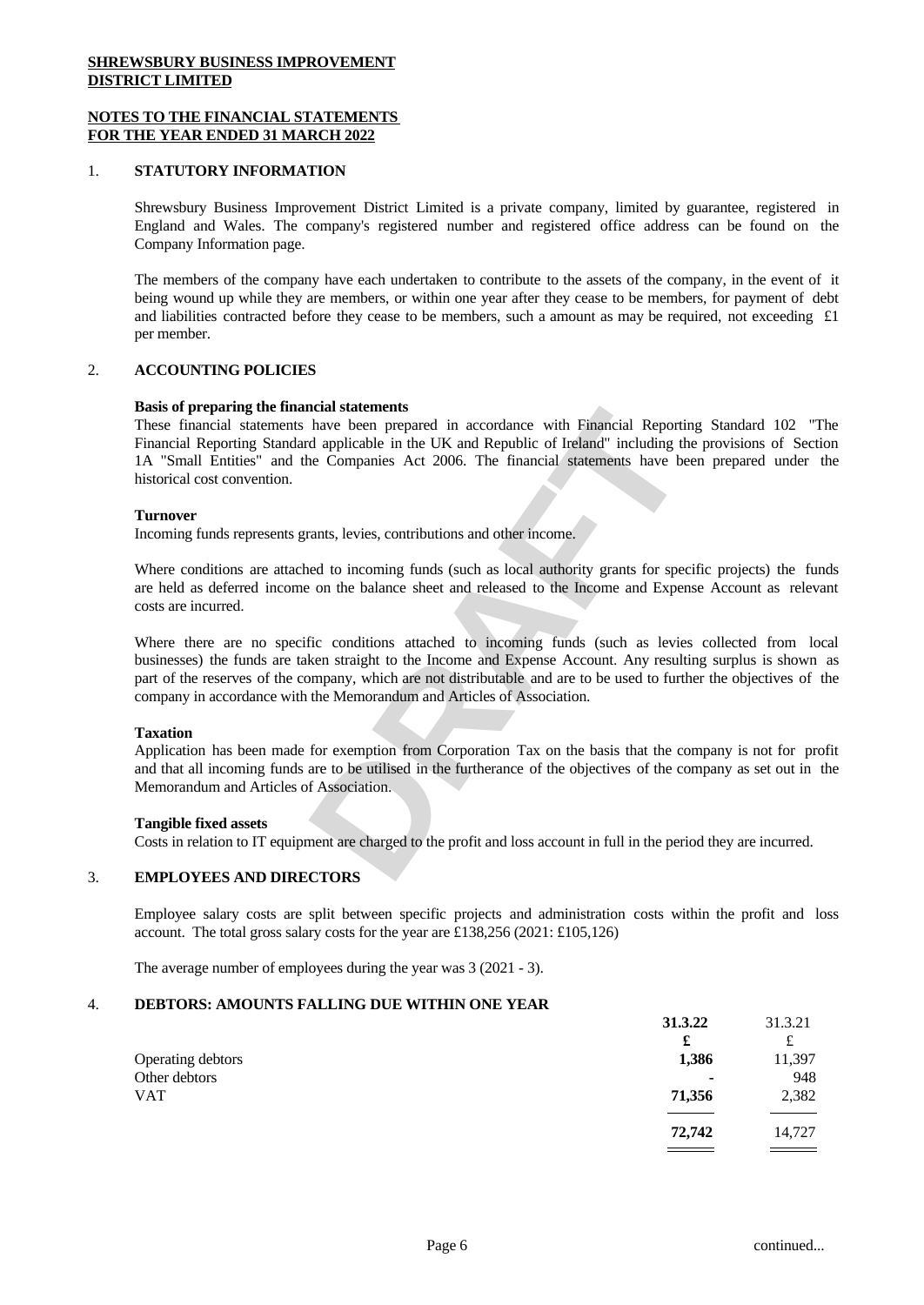## **NOTES TO THE FINANCIAL STATEMENTS - continued FOR THE YEAR ENDED 31 MARCH 2022**

## 5. **CREDITORS: AMOUNTS FALLING DUE WITHIN ONE YEAR**

|                                 | 31.3.22                  | 31.3.21 |  |
|---------------------------------|--------------------------|---------|--|
|                                 | £                        | £       |  |
| Operating creditors             | 36,465                   | 5,491   |  |
| Social security and other taxes | $\overline{\phantom{0}}$ | 2,735   |  |
| Accrued expenses                | 2.440                    | 13,024  |  |
| Accruals and deferred income    | 100,000                  | 72,000  |  |
|                                 | 138,905                  | 93,250  |  |
|                                 |                          |         |  |

# 6. **ACCRUALS AND DEFERRED INCOME**

|               | 2022<br>f | $\begin{array}{c} 2021 \\ \text{£} \end{array}$ |
|---------------|-----------|-------------------------------------------------|
| Big town plan | 100,000   | 72,000                                          |
|               | 100,000   | 72,000                                          |
|               |           |                                                 |
|               |           |                                                 |
|               |           |                                                 |
|               |           |                                                 |
|               |           |                                                 |
|               |           |                                                 |
|               |           |                                                 |
|               |           |                                                 |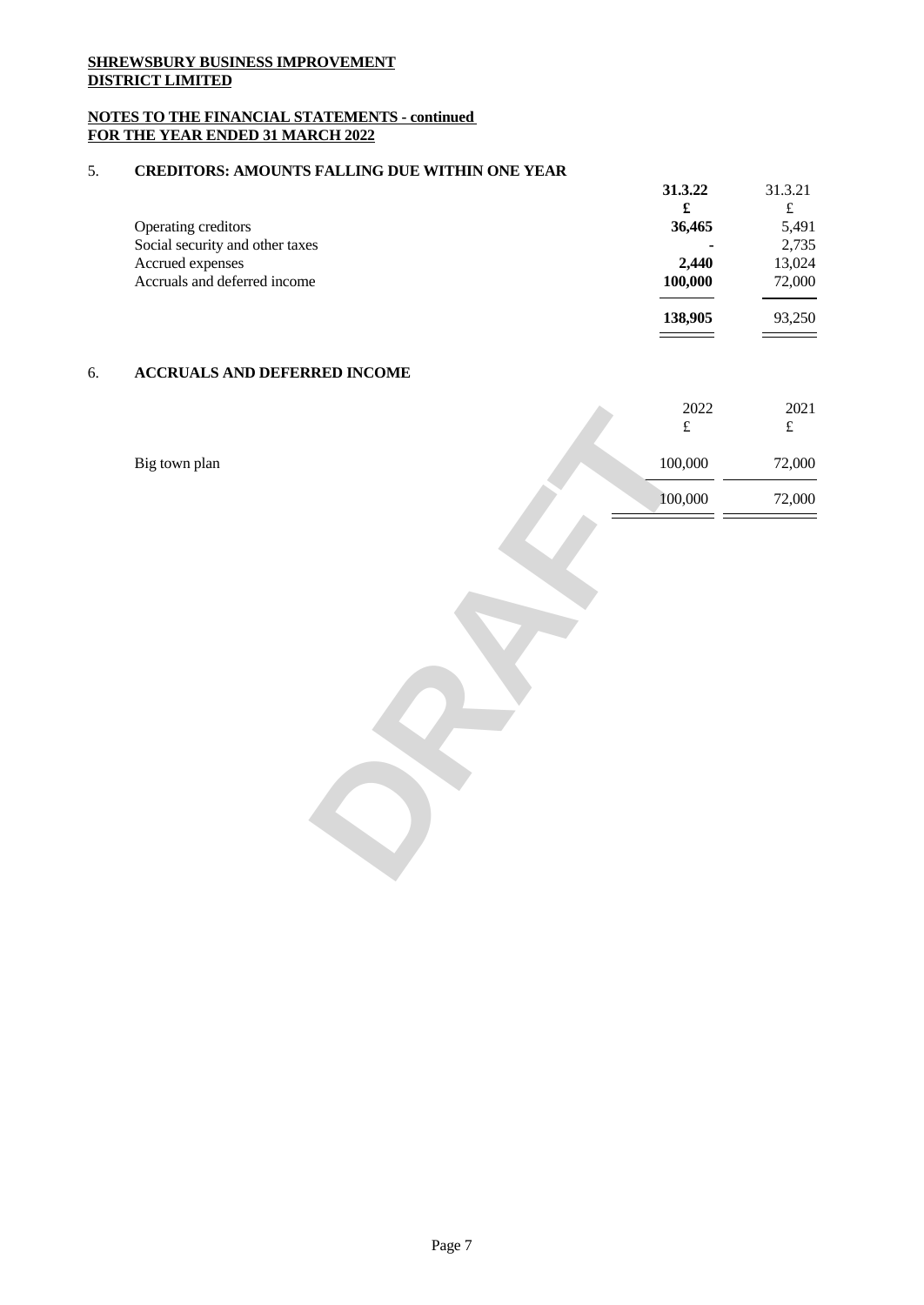## **CHARTERED ACCOUNTANTS' REPORT TO THE BOARD OF DIRECTORS ON THE UNAUDITED FINANCIAL STATEMENTS OF SHREWSBURY BUSINESS IMPROVEMENT DISTRICT LIMITED**

In order to assist you to fulfil your duties under the Companies Act 2006, we have prepared for your approval the financial statements of Shrewsbury Business Improvement District Limited for the year ended 31 March 2022 which comprise the Income Statement, Balance Sheet and the related notes from the company's accounting records and from information and explanations you have given us.

As a practising member firm of the Institute of Chartered Accountants in England and Wales (ICAEW), we are subject to its ethicaland other professional requirements which are detailed within the ICAEW's regulations and guidance at http://www.icaew.com/en/membership/regulations-standards-and-guidance.

This report is made solely to the Board of Directors of Shrewsbury Business Improvement District Limited, as a body, in accordance with our terms of engagement. Our work has been undertaken solely to prepare for your approval the financial statements of Shrewsbury Business Improvement District Limited and state those matters that we have agreed to state to the Board of Directors of Shrewsbury Business Improvement District Limited, as a body, in this report in accordance with ICAEW Technical Release 07/16AAF. To the fullest extent permitted by law, we do not accept or assume responsibility to anyone other than Shrewsbury Business Improvement District Limited and its Board of Directors, as a body, for our work or for this report.

In Release 0//16AAF. To the tultest extent permitted by law, we do not accept or<br>tother than Shrewsbury Business Improvement District Limited and its Board of<br>for this report.<br>shury Business Improvement District Limited ha It is your duty to ensure that Shrewsbury Business Improvement District Limited has kept adequate accounting records and to prepare statutory financial statements that give a true and fair view of the assets, liabilities, financial position and profit of Shrewsbury Business Improvement District Limited. You consider that Shrewsbury Business Improvement District Limited is exempt from the statutory audit requirement for the year.

We have not been instructed to carry out an audit or a review of the financial statements of Shrewsbury Business Improvement District Limited. For this reason, we have not verified the accuracy or completeness of the accounting records or information and explanations you have given to us and we do not, therefore, express any opinion on the statutory financial statements.

D.R.E. & Co. Limited Chartered Accountants Kingsland House 39 Abbey Foregate Shrewsbury Shropshire SY2 6BL

Date: .............................................